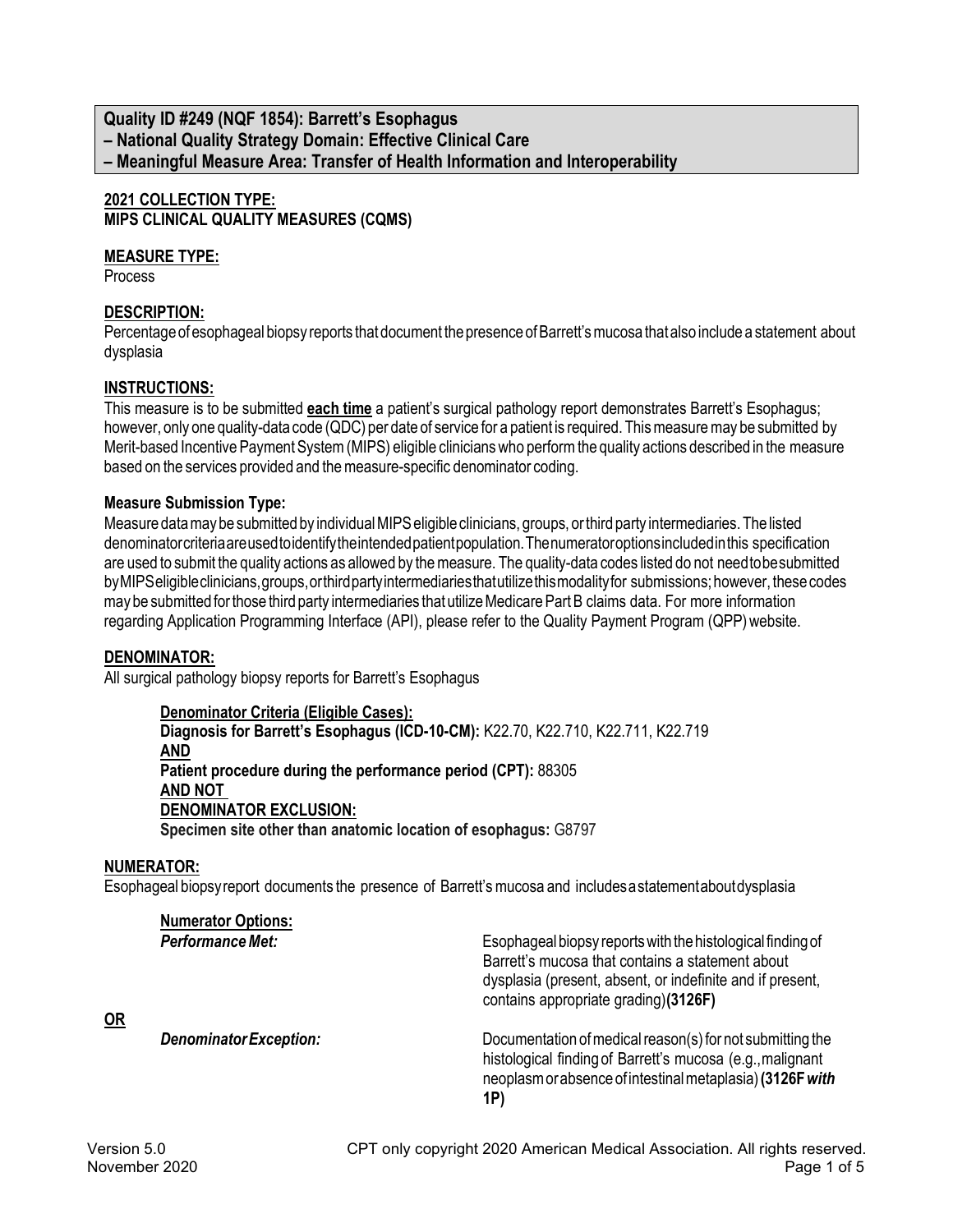**OR**

**Performance Not Met:** Pathology report with the histological finding of Barrett's mucosa that does not contain a statement about dysplasia (present,absent,orindefinite,and if present,contains appropriate grading), reason not otherwise specified **(3126F** *with* **8P)**

# **RATIONALE:**

Endoscopy is the technique of choice used to identify suspected Barrett's esophagus and to diagnose complications of GERD. Biopsy must beadded to confirm the presence of Barrett'sepithelium and to evaluate for dysplasia(ACG, 2016; AGA, 2011).

There is a rapidly rising incidence of adenocarcinoma of the esophagus in the United States. A diagnosis of Barrett's esophagus increases a patient's risk for esophageal adenocarcinoma by 30 to 125 times that of people without Barrett's esophagus (although this risk is still small 0.4% to 0.5% per year)(Conteduca et al 2012, Intl J Onc). Esophageal adenocarcinoma is often not curable, partly because the disease is frequently discovered at a late stage and because treatmentsarenot effective. A diagnosis of Barrett'sesophaguscould allow for appropriate screening of at risk patients as recommended by the American College of Gastroenterology.

Standard endoscopy with biopsy currently is the most reliable means of establishing a diagnosis of Barrett's esophagus. The definitive diagnosis of Barrett's esophagus requires a pathologist's reviewof an esophageal biopsy.Dysplasia is the first step in the neoplastic process, and information about dysplasia is crucial for clinical decision-making directing therapy.The presence and grade of dysplasia cannot be determined by routine endoscopy, and pathologist's reviewof a biopsy is essential for recognition of dysplasia, especially given that there are no recommended biomarkers for Barrett's esophagus. Endoscopic surveillance detects curable neoplasia in patients with Barrett's esophagus.

# **CLINICAL RECOMMENDATION STATEMENTS:**

The diagnosis of Barrett's esophagus requires systematic biopsy of the abnormal-appearing esophageal mucosato document intestinal metaplasia and to detect dysplasia (ACG, 2016).

### **COPYRIGHT: THE MEASURES ARE PROVIDED "AS IS" WITHOUT WARRANTY OF ANY KIND.**

© 2007 and © 2020 College of American Pathologists. All Rights Reserved

Limited proprietary coding is contained in the Measure specifications for convenience. Users of the proprietary code sets should obtain all necessary licenses from the owners of these code sets. The College of American Pathologists disclaims all liability for use or accuracy of any Current Procedural Terminology (CPT®) or other coding contained in the specifications.

CPT® contained in the Measures specifications is copyright 2004-2020 American Medical Association. ICD-10 is copyright 2020 World Health Organization. All rights reserved.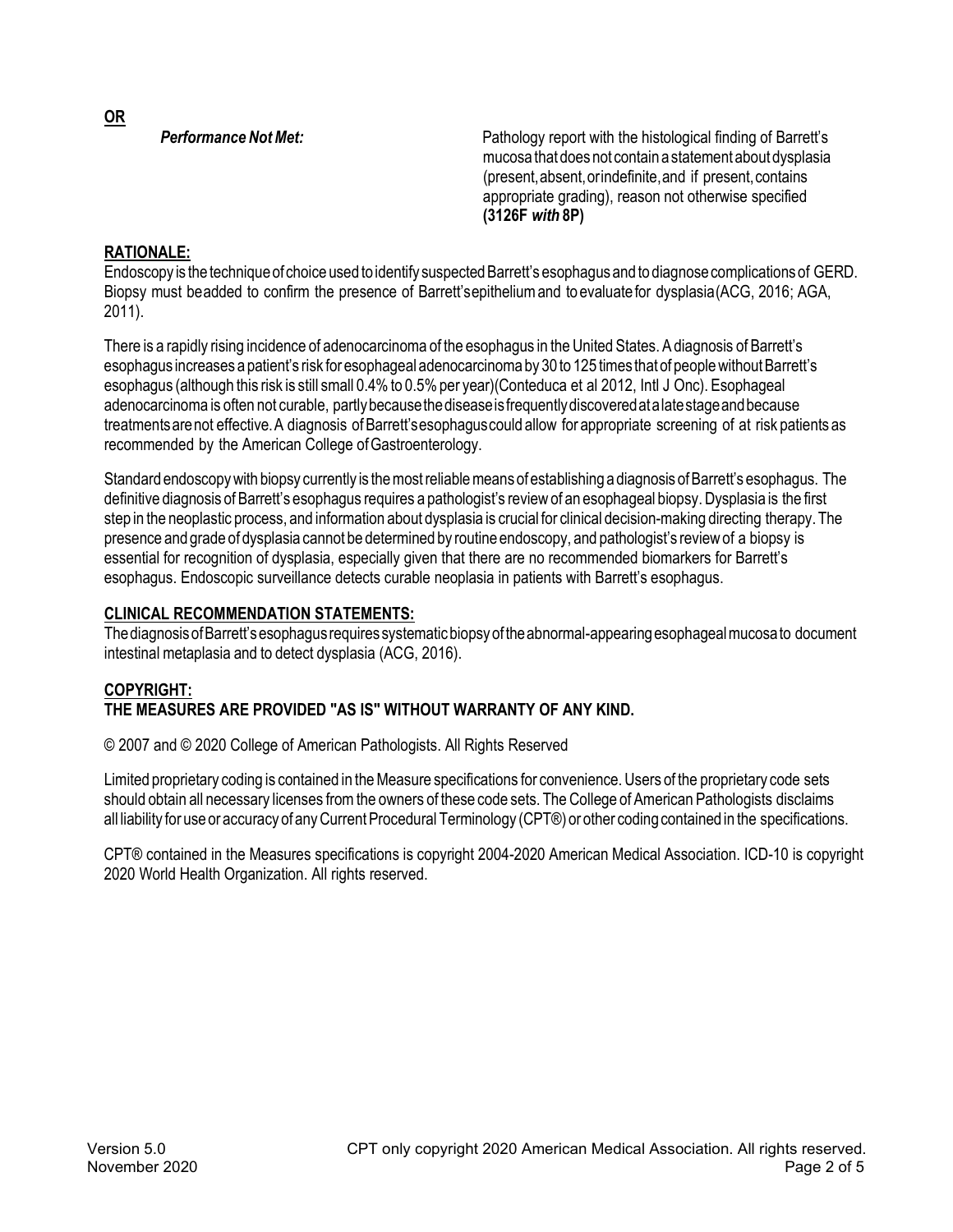#### **2021 Clinical Quality Measure Flow for Quality ID #249 (NQF 1854): Barrett's Esophagus**

*Disclaimer: Refer to the measure specification for specific coding and instructions to submit this measure.*

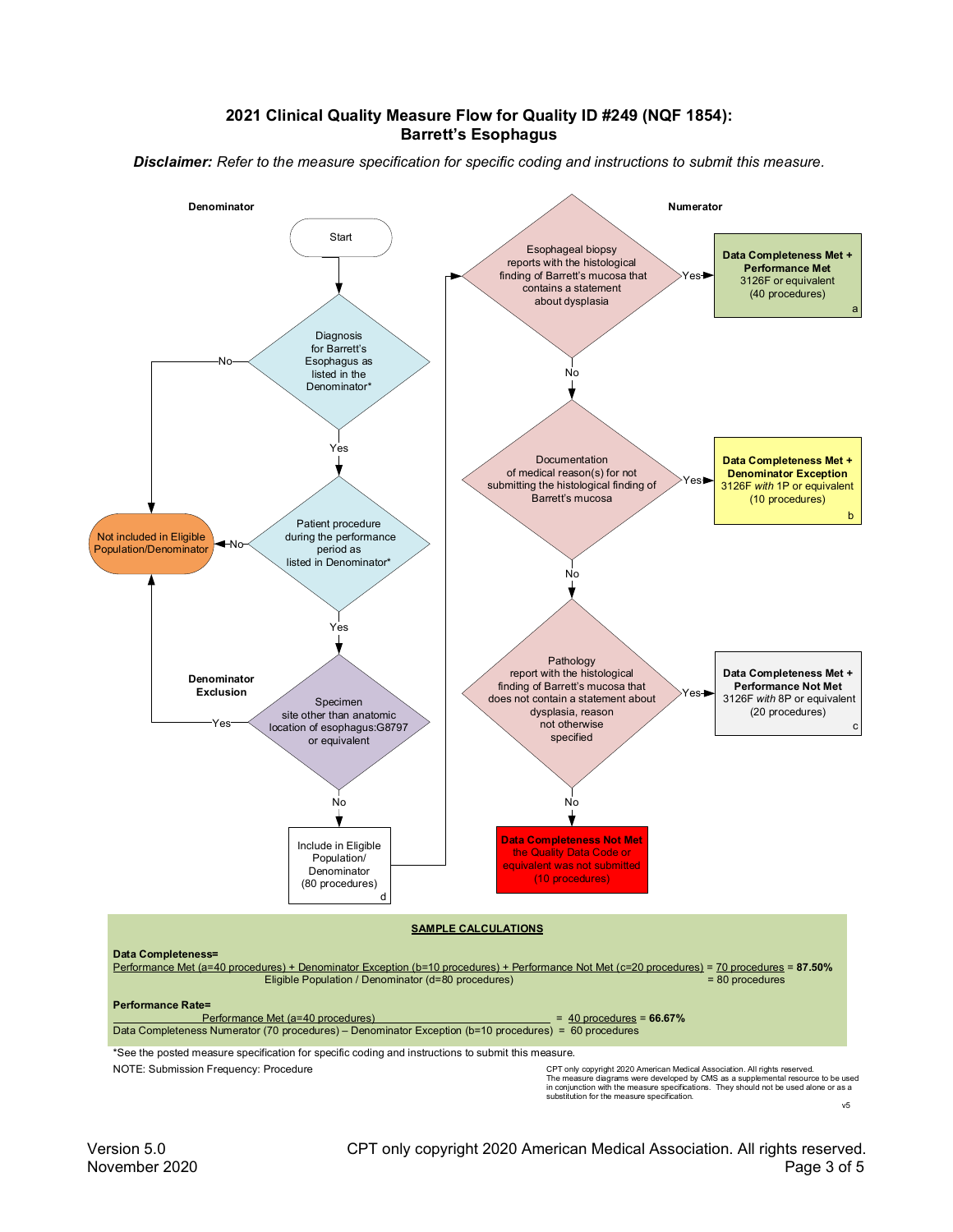# **2021 Clinical Quality Measure Flow Narrative for Quality ID #249 (NQF 1854): Barrett's Esophagus**

*Disclaimer: Refer to the measure specification for specific coding and instructions to submit this measure.*

- 1. Start with Denominator
- 2. Check *Diagnosis for Barrett's Esophagus as Listed in the Denominator\**:
	- a. If *Diagnosis for Barrett's Esophagus as Listed in the Denominator\** equals No, do not include in *Eligible Population/Denominator*. Stop processing.
	- b. If *Diagnosis for Barrett's Esophagus as Listed in the Denominator\** equals Yes, proceed to check *Patient procedure during the performance period as listed in Denominator\**.
- 3. Check *Patient procedure during the performance period as listed in Denominator\**:
	- a. If *Patient procedure during the performance period as listed in Denominator\** equals No, do not include in *Eligible Population/Denominator*. Stop processing.
	- b. If *Patient procedure during the performance period as listed in Denominator\** equals Yes, proceed to *Specimen site other than anatomic location of esophagus*.
- 4. Check *Specimen site other than anatomic location of esophagus*:
	- a. If *Specimen site other than anatomic location of esophagus* equals Yes, do not include in *Eligible Population/Denominator*. Stop processing.
	- b. If *Specimen site other than anatomic location of esophagus* equals No, include in *Eligible Population/Denominator*.
- 5. Denominator Population:
	- Denominator Population is all Eligible Procedures in the Denominator. Denominator is represented as Denominator in the Sample Calculation listed at the end of this document. Letter d equals 80 procedures in the Sample Calculation.
- 6. Start Numerator
- 7. Check *Esophageal biopsy reports with the histological finding of Barrett's mucosa that contains a statement about dysplasia*:
	- a. If *Esophageal biopsy reports with the histological finding of Barrett's mucosa that contains a statement about dysplasia* equals Yes, Include in *Data Completeness Met and Performance Met*.
		- *Data Completeness Met and Performance Met* letter is represented in the Data Completeness and Performance Rate in the Sample Calculation listed at the end of this document. Letter a equals 40 procedures in Sample Calculation.
	- b. If *Esophageal biopsy reports with the histological finding of Barrett's mucosa that contains a statement about dysplasia* equals No, proceed to check *Documentation of medical reason(s) for not submitting the histological finding of Barrett's mucosa*.
- 8. Check *Documentation of medical reason(s) for not submitting the histological finding of Barrett's mucosa*: